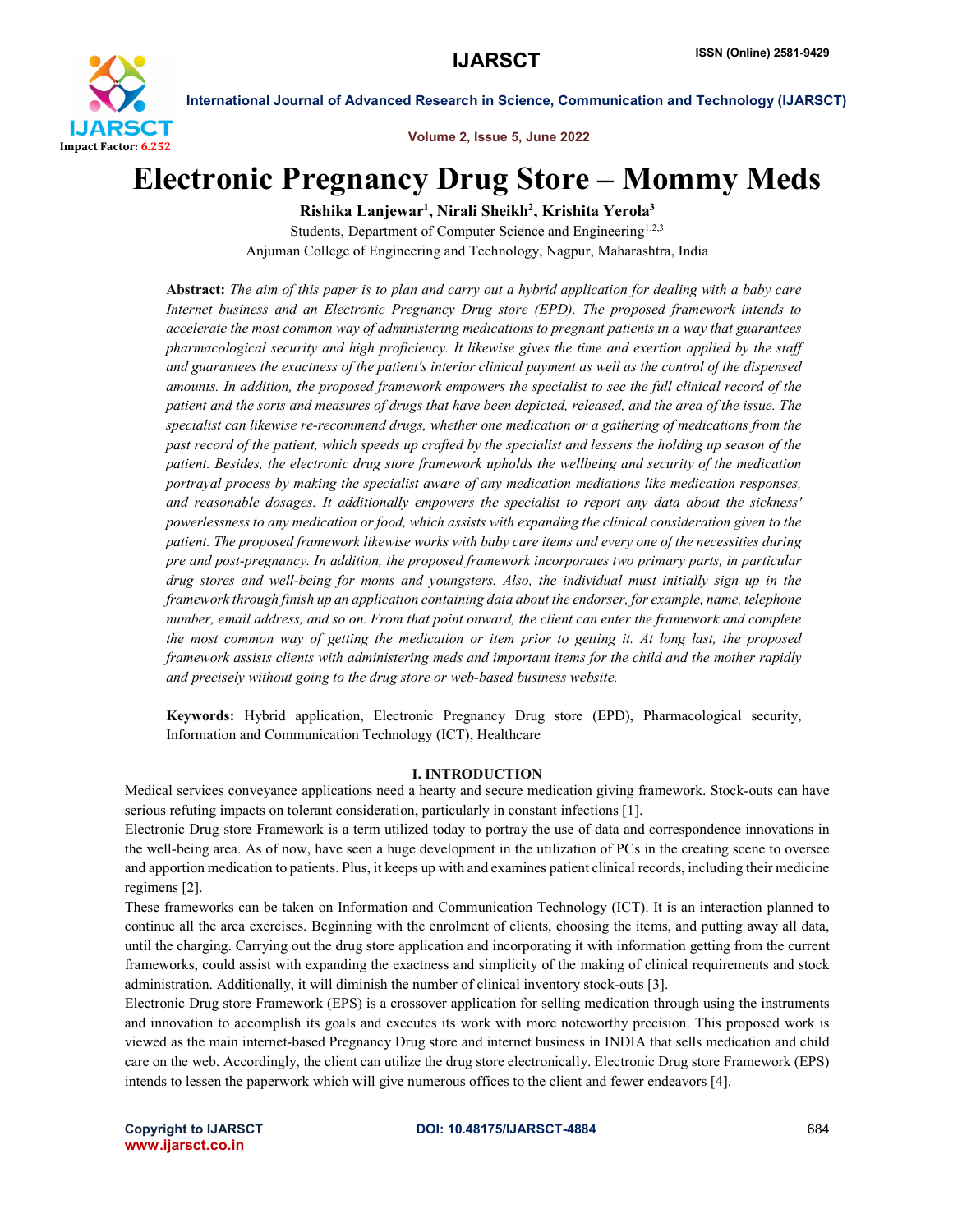

### Volume 2, Issue 5, June 2022

It empowers the patient to complete a few things, for example, quick contact with a particular drug store to demand their medication safely and quickly. Additionally, the orders could convey to patient areas over India with fewer charges, which will save endeavors, cash, and time. Moreover, patients can utilize the drug store's site to purchase any medication, clinical materials, and child and mother care. With Electronic Drug stores, pausing and remaining in lines to get medication from the drug store will become a thing of the past on the grounds that the electronic drug store will have abbreviated the time. What's more, it will bring agreeable for the patient. It is easy to use, and intend to help clients for getting to the drug store without any problem.

The proposed framework mirrors the responsibility of the electronic application in the conveyance of the medical care administrations to every single Indian woman individual. In any case, meds are partitioned into two kinds; the main sort is drugs that don't sell without the medicine and directions from the specialist. These meds were observed by clinical associations and the Service of Strength of Oman. The second kind of med is called the OTC. OTC meds are present moment shows to a bunch of medications endorsed without a remedy. Likewise, known as Over-the-counter or nonprescription medication. These ideas allude to medication that the patient can purchase without medicine from the specialist.

The framework will sell and give OTC medication in a safe and compelling way in correlation with paper-based directions. Then again, a few prescriptions are not covered by electronic drug store administration on the grounds that the Service of Soundness of Oman regulations expects drug stores to be out of an absence of risky medication similar to the case in many nations of the world.

The Electronic Drug store framework will add to the advancement work of the drug area by offering better types of assistance to the general population through the regulations managing crafted by the drug area. The new headway in the space of administrations and figuring offers conveying facilitated administrations over the overall utilizing public or private web-based cloud services [5,6,7]. Distributed computing can be laid out in many degrees of execution in view of the kind of issue. The utilization of new advances like distributed computing and delicate figuring in an investigation of the information of any framework can assist with understanding the way of behaving of current and future information [8,9,10].

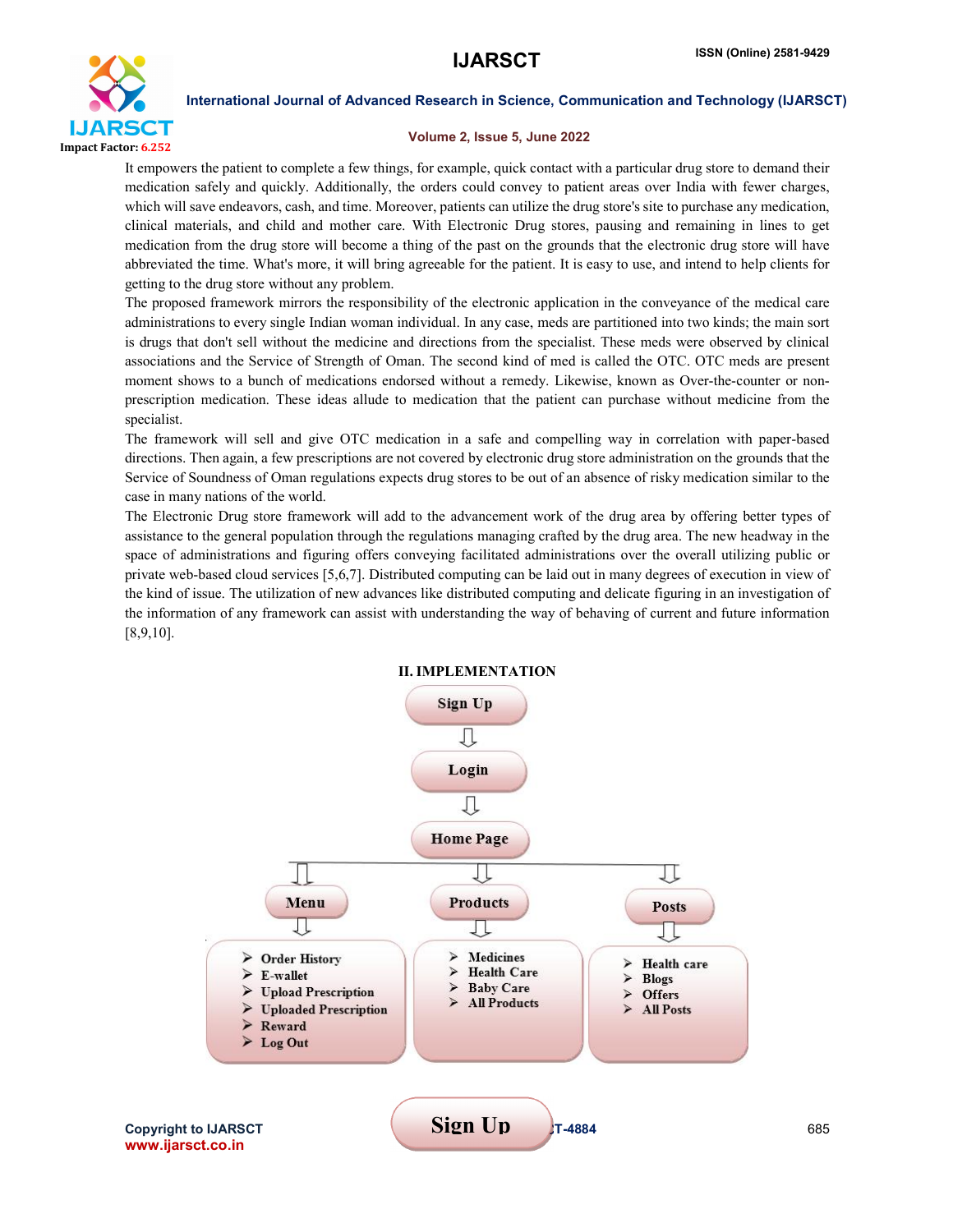

### Volume 2, Issue 5, June 2022

# 2.1 Sign up Page

The registration page is shown in Figure 1. It is used to create a new account for new clients. The customer should complete all fields, including full name and phone number, address, username, password, and email address. The customer should remember his or her username and password because they will be used to log into Mommy Meds. After the customer has completed all fields, click the complete registration button.



Fig. 1. Sign Up Page

# 2.2 Login Page

Figure 2 depicts the user's login page, where he must provide a username and password before clicking the login button to access the online pharmacy system. Then he can purchase whatever he requires. However, if the consumer correctly enters his or her account information, he or she will be allowed to use the system. The system will have prohibited the user if the customer entered an invalid account three times.



Fig. 1. Login Page

### 2.3 Home

Figure 3 depicts the main page of the Mommy Meds website. The Pharmacy & Health page, Mother & Baby page, about us page, upload prescription page, reward page, e-wallet, registration page, login page, and contact us page are all found on the home page. On this page, the visitor can choose from a variety of categories or search for specific things.



www.ijarsct.co.in

Copyright to IJARSCT DOI: 10.48175/IJARSCT-4884 686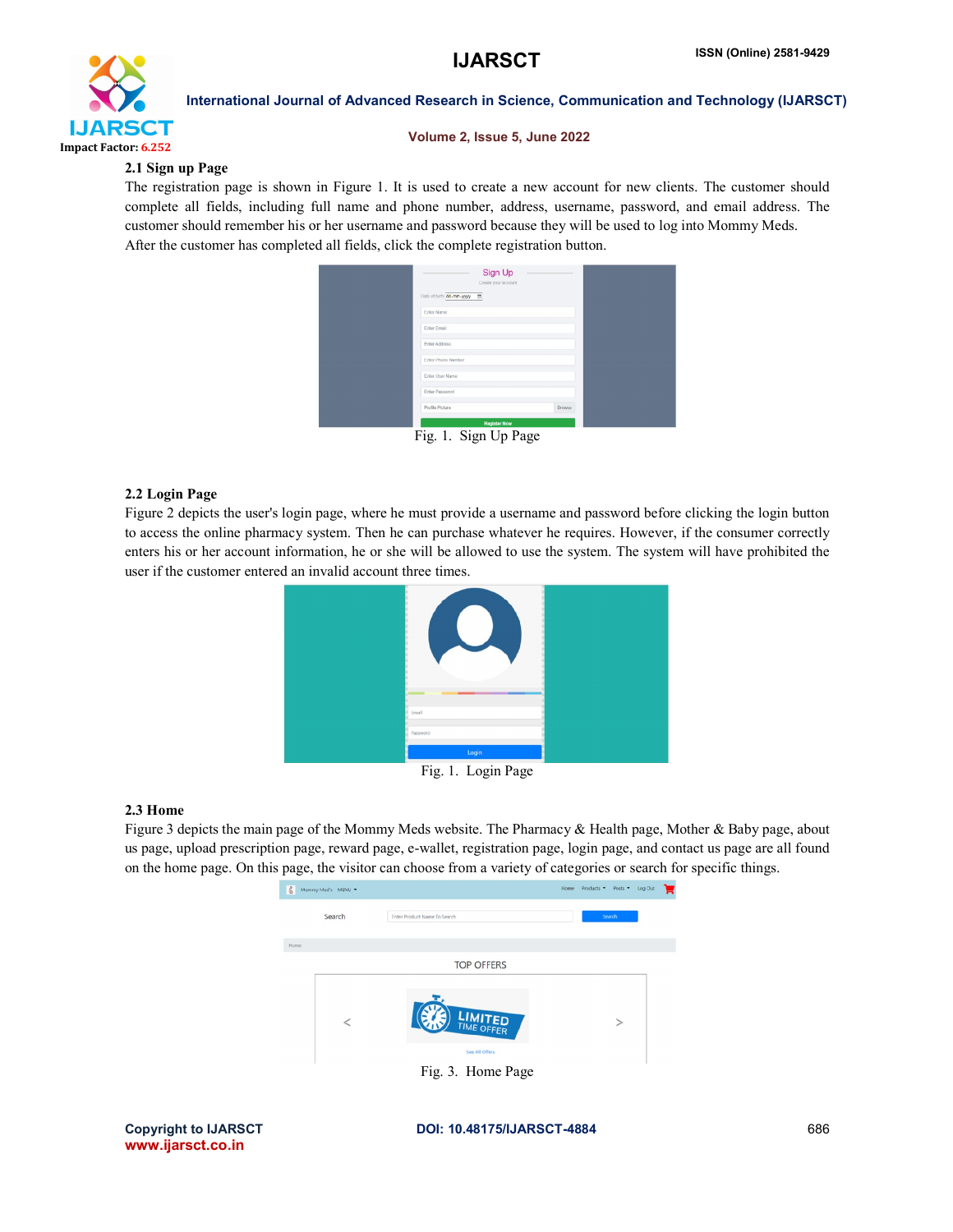

#### Volume 2, Issue 5, June 2022

# 2.4 Menu

Figure 4 shows the menu screen, which includes order history, e-wallet, upload prescription, reward, log out, and other features that are required by the program.

# 2.5 Products

Figure 5 depicts the pharmacy, baby care, and health page, which contains many different medicines that people require in their daily lives when they are sick or have other needs, as well as information about the commodity and price, such as medicines (medicines for colds and chest diseases, fever and some ointments for allergies, dermatitis and some cosmetics and hair care and skin, and many others). This page also has a search icon that allows the user to quickly search for the type of medication that the client need, and the system will immediately display the drug that the customer requires.



# 2.6 Posts

The mother and baby page, shown in Figure 6, has several particular demands for the mother and infant, as well as various medicines. It also includes information on the cost of the medicine or product. Medicines (for children's fevers, bathing fluids, sanitary napkins, milk and food bottles, and other miscellaneous medicines). This page also has a search icon that allows the user to quickly search for the type of medication that the client need, and the system will immediately display the drug that the customer requires.



# III. FUTURE SCOPE

The current study proposes an online pharmacy system that can help reduce the effort and time required to obtain medicine. The suggested Mommy Meds system makes the following contributions.

- 1. One of the most essential future operations will be to enlarge the pharmacy to include more departments, rather than only two (mother and baby/health and pharmacy).
- 2. We will also build and update the pharmacy's design to make it innovative, appealing, and consistent in terms of images, lines, and customer satisfaction.
- 3. Providing pharmacy items to many Arab and non-Arab countries is one of the most important initiatives we will pursue in the future. We will first provide to the GCC, not just to India and the locations where they are located. Then there's transportation and shipment to other countries.

www.ijarsct.co.in

Copyright to IJARSCT **DOI: 10.48175/IJARSCT-4884** 687